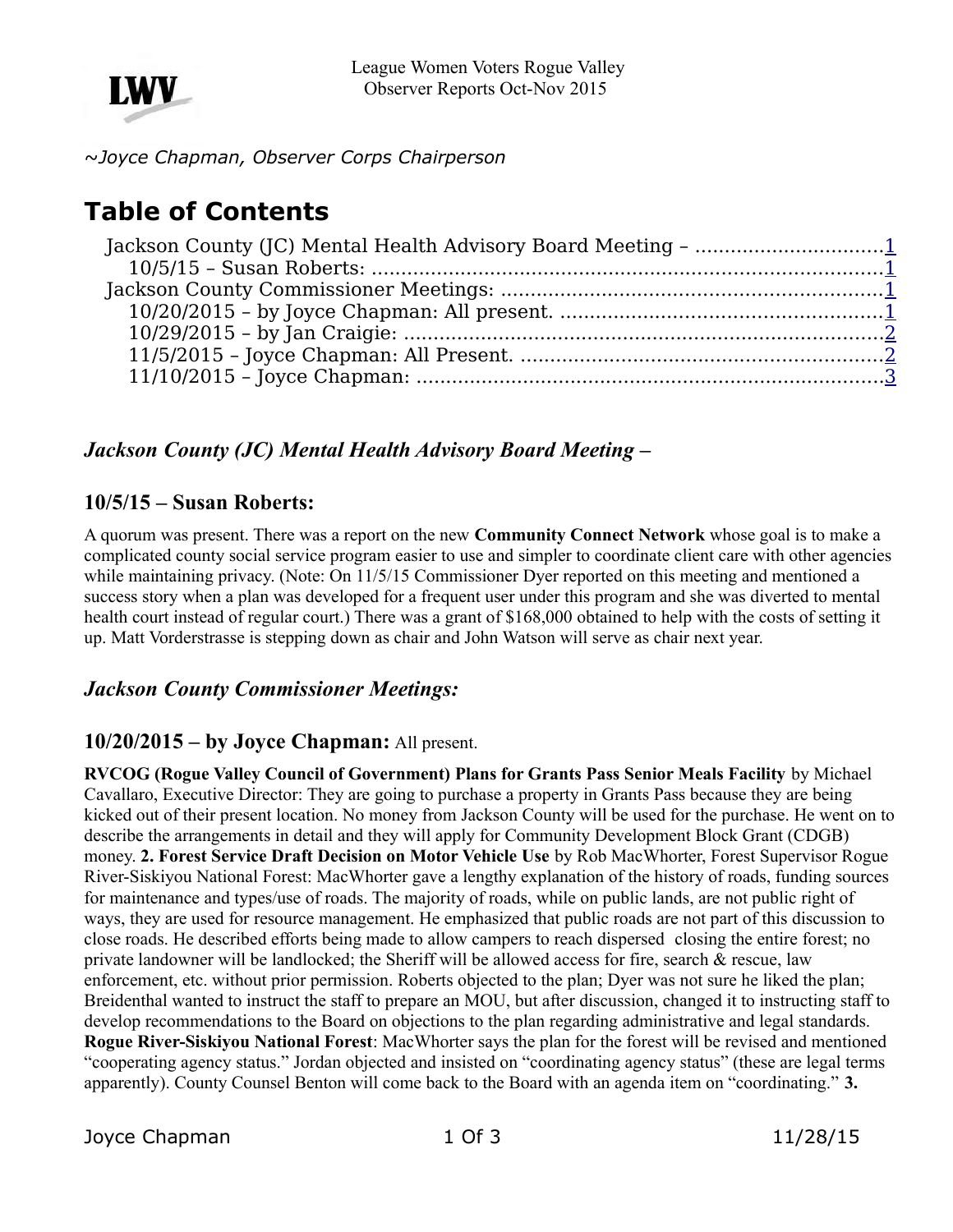

**Newell Barber Field Recognition Project --** Bern Case, Airport Director, reported on the efforts being made to identify the exact location of the Newell Barber Field and to provide recognition such as a plaque or small monument of some kind. He thinks the location is near Walmart, the Marriott and Rogue Credit Union. **Delisting of Wolves in Oregon** -- Roberts wants to encourage the delisting of wolves in all of Oregon. After discussion County Counsel Benton was asked to write a letter in support of delisting solves for the Board to sign. [2015 10 20 BoC Work Session Minutes](http://jacksoncountyor.org/Board-of-Commissioners/Meeting-Archive?EntryId=39614&Command=Core_Download) posted as of 11/4/2015 2:09 PM

## <span id="page-1-1"></span>**10/29/2015 – by Jan Craigie:**

All present. 1. **Chairman's Award** – Roberts suggest Joyce H?? (Last name inaudible) who is active in volunteer work and wrote a grant for the Library. The decision will be left to Chairman Breidenthal. **2. Input from County Administrator** – **Public Safety and Community Justice** have separate funding but the State has provided a \$30 million grant over 2 years for them and has very specific spending rules. The State's goal is to keep more inmates in the counties and fewer in State facilities. **JC Investment Policy** – No change recommended. JC earns 1.5% which is the highest in the State. **Body Cams** – JC is a minority signer with Medford on a grant for body cameras. Medford will get \$51,742 and JC Sheriff will get \$18,000 for body cameras. The **Audit Committee** has finished an update and are dismayed that many costs are double or triple in some areas. Jordan explained that this first draft did not capture costs especially needed by the Sheriff for overtime. This is a 5 year review project and the Sheriff feels this is a bad time for an audit. The **District Attorney** will add .5 FTE to its staff.

#### <span id="page-1-0"></span>**11/5/2015 – Joyce Chapman:** All Present.

**Lorraine Werblow, Co-President of LWVRV**, with help from Susan Orth and Joyce Chapman, made a presentation to the Board requesting the Commissioners use microphones to amplify their voices during Staff Meetings and Work Sessions; and to publish an audible video and/or recording of these meetings on the county website. The Commissioners agreed to obtain and use microphones. Unfortunately, the Commissioners feel it is too expensive and burdensome to review all recordings and redact them prior to publishing them on the website. Oregon Revised Statutes 192.501 – 503 require such a review. Roberts would like to continue to look into the possibility of publishing recordings on the website. (Win – 1/ Lose – 1) Good job Lorraine!!! **Governor's Order 12-07** – Roberts reported that Douglas County will move forward with JC and Josephine County. She will give an update once a month.

[2015 11 05 BoC Staff Meeting Minutes](http://jacksoncountyor.org/Board-of-Commissioners/Meeting-Archive?EntryId=39741&Command=Core_Download) As Of 11/25/2015

#### **Liaison Reports**

– Roberts reported on Gold Hill. Dyer reported on the Mental Health Advisory Board and their success in dealing with a frequent user by developing a comprehensive plan. The user ended up in mental health court rather than regular court. Next Breidenthal said that he had received a letter from the **BLM** regarding clean-up of Howard Prairie. Jordan stopped the discussion because the topic was not "noticed" on the agenda and indicated it should be put on a future agenda for discussion. **Fair Board** -- Breidenthal reported that they discussed their financial position and it is looking better. They may end up \$400,000 in the black. **Siskiyou National Monument (Monument)** – Breidenthal was contacted by a "lady" from Washington, DC **BLM** who asked him to come to a meeting to discuss management practices. Breidenthal set a meeting for Saturday, November 14, at 8:30 a.m. at the BLM offices. The Monument covers land in Oregon and California and apparently there is a long and controversial history related to the management of the Monument. Breidenthal was strong in his belief that he could attend this meeting alone. The other Commissioners did not share his view. After a long and

Joyce Chapman 2 Of 3 11/28/15